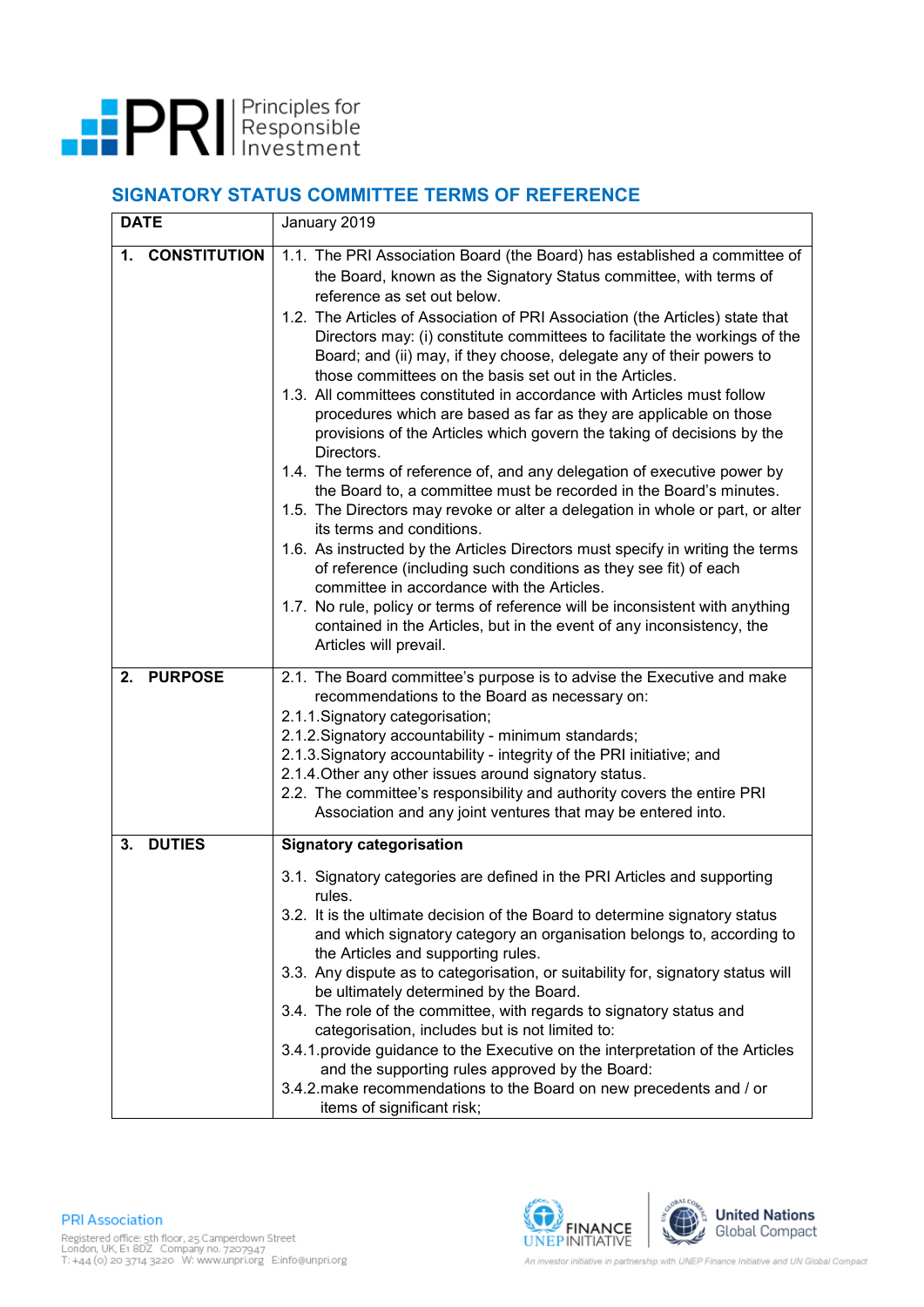|                     | 3.4.3. seek the final decision of the Board on items that the committee is not                                                                                                                                                                                                                                                                                                                                                                                                                                                                                                                                                                                                                                                                                                                                                                                                                                                                                                                                                                                                                                                                                                                                                                                                                                                                                                                                                                                                                                                                                                        |
|---------------------|---------------------------------------------------------------------------------------------------------------------------------------------------------------------------------------------------------------------------------------------------------------------------------------------------------------------------------------------------------------------------------------------------------------------------------------------------------------------------------------------------------------------------------------------------------------------------------------------------------------------------------------------------------------------------------------------------------------------------------------------------------------------------------------------------------------------------------------------------------------------------------------------------------------------------------------------------------------------------------------------------------------------------------------------------------------------------------------------------------------------------------------------------------------------------------------------------------------------------------------------------------------------------------------------------------------------------------------------------------------------------------------------------------------------------------------------------------------------------------------------------------------------------------------------------------------------------------------|
|                     | in agreement or uncertain of;                                                                                                                                                                                                                                                                                                                                                                                                                                                                                                                                                                                                                                                                                                                                                                                                                                                                                                                                                                                                                                                                                                                                                                                                                                                                                                                                                                                                                                                                                                                                                         |
|                     | 3.4.4. recommend decisions to the Board that have been escalated via the                                                                                                                                                                                                                                                                                                                                                                                                                                                                                                                                                                                                                                                                                                                                                                                                                                                                                                                                                                                                                                                                                                                                                                                                                                                                                                                                                                                                                                                                                                              |
|                     | signatory appeal process; and                                                                                                                                                                                                                                                                                                                                                                                                                                                                                                                                                                                                                                                                                                                                                                                                                                                                                                                                                                                                                                                                                                                                                                                                                                                                                                                                                                                                                                                                                                                                                         |
|                     | 3.4.5. review on an annual basis rules related to signatory categorisation                                                                                                                                                                                                                                                                                                                                                                                                                                                                                                                                                                                                                                                                                                                                                                                                                                                                                                                                                                                                                                                                                                                                                                                                                                                                                                                                                                                                                                                                                                            |
|                     | and status.                                                                                                                                                                                                                                                                                                                                                                                                                                                                                                                                                                                                                                                                                                                                                                                                                                                                                                                                                                                                                                                                                                                                                                                                                                                                                                                                                                                                                                                                                                                                                                           |
|                     |                                                                                                                                                                                                                                                                                                                                                                                                                                                                                                                                                                                                                                                                                                                                                                                                                                                                                                                                                                                                                                                                                                                                                                                                                                                                                                                                                                                                                                                                                                                                                                                       |
| <b>DUTIES</b><br>4. | Signatory accountability - minimum standards                                                                                                                                                                                                                                                                                                                                                                                                                                                                                                                                                                                                                                                                                                                                                                                                                                                                                                                                                                                                                                                                                                                                                                                                                                                                                                                                                                                                                                                                                                                                          |
|                     | 4.1. The Board, by way of a majority vote of the Board, has the authority to<br>delist a signatory if the Board believes the signatory has not made<br>sufficient effort to meet the minimum requirements for commitment to<br>the six Principles.<br>The Board can delegate the investigation, recommendations and<br>monitoring of failure to meet minimum requirements to a Board<br>committee and / or the Executive. The final decision to engage,<br>monitor and or delist a signatory resides with the Board.<br>4.2. The Board has oversight of the engagement process.<br>4.3. The Board has the authority to approve exceptions to the minimum<br>requirements.<br>4.4. The role of the committee, with regards to signatory accountability -<br>minimum standards, includes but is not limited to:<br>4.4.1. recommend to the Board the engagement list of signatories that fail to<br>meet the minimum requirements;<br>4.4.2. oversee the engagement process and progress;<br>4.4.3. recommend to the Board signatories to delist after or during the<br>engagement period for insufficient effort to meet the minimum<br>requirements;<br>4.4.4. recommend to the Board any exceptions to the minimum<br>requirements and measures to ensure that the PRI is transparent<br>about its decision-making;<br>4.4.5. recommend decisions to the Board that have been escalated via the<br>signatory appeal process; and<br>4.4.6. review the minimum requirements periodically and recommend to the<br>Board any revisions to the criteria, process, and any related rules. |
| <b>DUTIES</b>       |                                                                                                                                                                                                                                                                                                                                                                                                                                                                                                                                                                                                                                                                                                                                                                                                                                                                                                                                                                                                                                                                                                                                                                                                                                                                                                                                                                                                                                                                                                                                                                                       |
| 5.                  | Signatory accountability - integrity of the PRI initiative                                                                                                                                                                                                                                                                                                                                                                                                                                                                                                                                                                                                                                                                                                                                                                                                                                                                                                                                                                                                                                                                                                                                                                                                                                                                                                                                                                                                                                                                                                                            |
|                     | 5.1. The Board, by way of a majority vote of the Board, has the authority to<br>delist a signatory if the Board believes the behaviour of the signatory<br>puts the integrity of the initiative at risk.<br>5.2. The Board can delegate the investigation, recommendations and<br>monitoring of any scenario within this policy to a committee or other<br>suitable body.<br>5.3. The final decision(s) to engage, monitor and / or delist resides with the<br>Board.<br>5.4. The role of the committee, with regards to signatory accountability -<br>integrity of the PRI initiative, includes but is not limited to:<br>5.4.1. investigate any signatory behaviour, escalated from the Executive or<br>requested by the Board, that might put the integrity of the initiative at<br>risk;<br>5.4.2. recommend to the Board a course of action, including but not limited<br>to engagement, monitoring and / or delisting;                                                                                                                                                                                                                                                                                                                                                                                                                                                                                                                                                                                                                                                          |
|                     | 5.4.3 oversee the engagement process and progress if required; and                                                                                                                                                                                                                                                                                                                                                                                                                                                                                                                                                                                                                                                                                                                                                                                                                                                                                                                                                                                                                                                                                                                                                                                                                                                                                                                                                                                                                                                                                                                    |

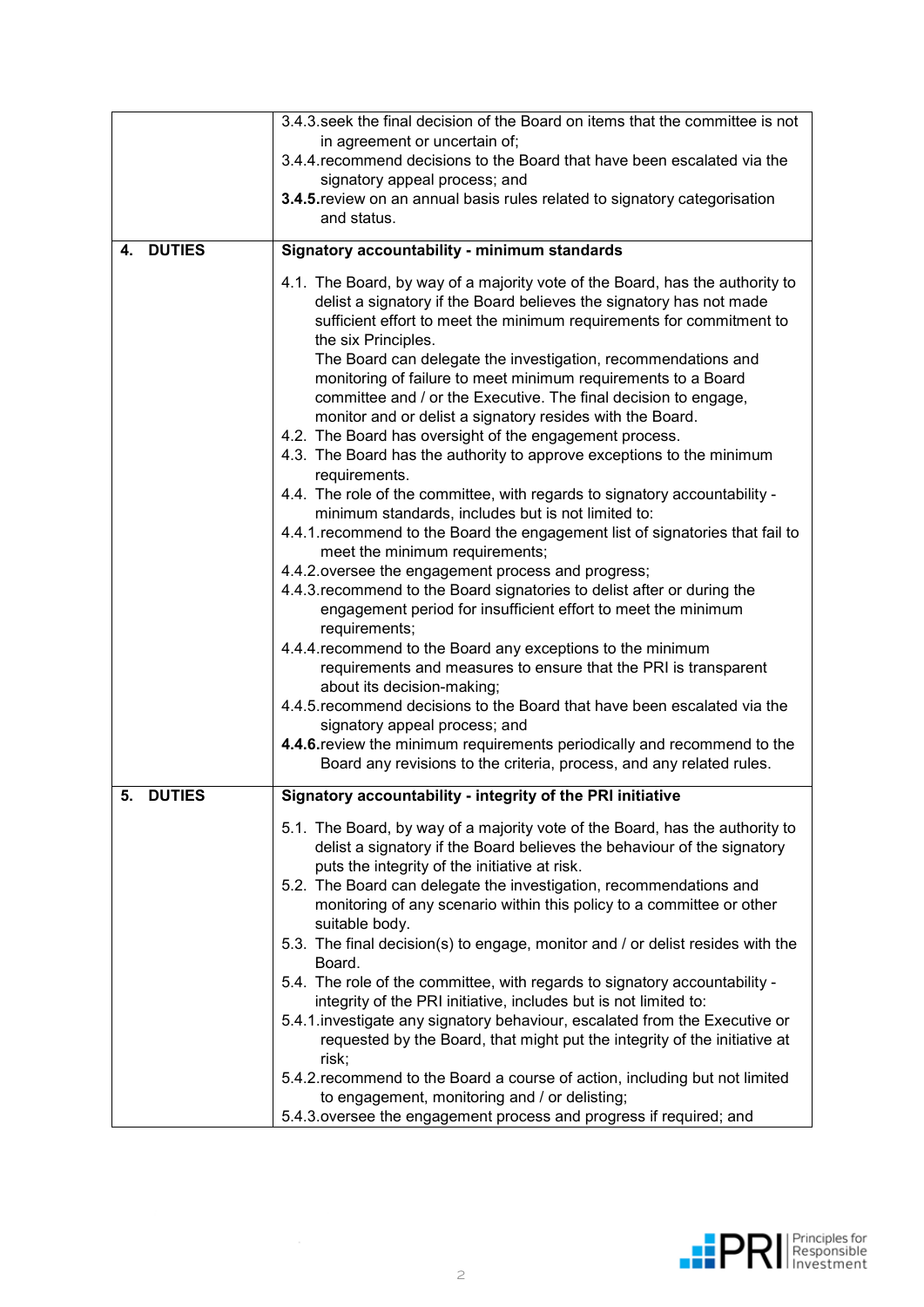|    |                                             | 5.4.4. review the accountability criteria as required and recommend to the<br>Board any revisions to the criteria, process, and any related rules.                                                                                                                                                                                                                                                                                                                                                                                                      |
|----|---------------------------------------------|---------------------------------------------------------------------------------------------------------------------------------------------------------------------------------------------------------------------------------------------------------------------------------------------------------------------------------------------------------------------------------------------------------------------------------------------------------------------------------------------------------------------------------------------------------|
| 6. | <b>DUTIES</b>                               | 6.1. The committee will also consider other topics, as referred to it from<br>time to time by the Board.                                                                                                                                                                                                                                                                                                                                                                                                                                                |
| 7. | <b>COMPOSITION</b>                          | 7.1. The committee will comprise of Directors.<br>7.2. There is to be a minimum of three and a maximum of five committee<br>members at all times. The ideal number is three members.<br>7.3. The committee must include representatives from asset owner and<br>investment manager signatories.<br>7.4. Committee members and the committee chair are appointed by the<br>Board.                                                                                                                                                                        |
| 8. | <b>QUROUM</b>                               | 8.1 A quorum of the committee is set out in the table below:<br>Committee members<br>Quorum<br>3<br>$\overline{2}$<br>3<br>4<br>5<br>3                                                                                                                                                                                                                                                                                                                                                                                                                  |
| 9. | <b>MEETING</b><br><b>PROCEDURES</b>         | 9.1. In the absence of the committee chair, the remaining members present<br>can elect one of themselves to chair the meeting.<br>9.2. Questions arising at any meeting must be determined by a majority of<br>votes of the committee members present that are entitled to vote.<br>9.3. In the case of an equality of votes, the chair of the committee will not<br>have a second or casting vote but a decision on the relevant matter<br>must be referred to the next available meeting of the Directors.                                            |
|    | <b>10. ATTENDANCE</b><br><b>AT MEETINGS</b> | 10.1.<br>The expectation is that committee members attend all committee<br>meetings, either in person or by conference call.<br>10.2.<br>Other Board Directors have the right to attend the committee<br>meetings. Permanent UN Advisors, members of the PRI Executive and<br>any advisers appointed by the committee may attend any meeting of<br>the committee if invited by the committee.<br>The PRI Director of Planning and Operations or their nominee is the<br>10.3.<br>secretary of the committee and will attend the meetings.               |
|    | 11. FREQUENCY<br>OF MEETINGS                | Meetings are to be held not less than twice annually and at such<br>11.1.<br>other times as required.<br>The expectation is that the committee will be available to meet<br>11.2.<br>frequently, once per month, dependent upon signatory categorisation<br>cases or other matters.                                                                                                                                                                                                                                                                     |
|    | <b>12. NOTICE OF</b><br><b>MEETINGS</b>     | 11.3.<br>Meetings of the committee are called by the secretary of the<br>committee at the request of the committee chair.<br>Unless otherwise agreed, notice of each meeting confirming the<br>11.4.<br>venue, time and date together with an agenda of items to be<br>discussed, are to be forwarded to each member of the committee, any<br>other person required to attend, no later than five working days before<br>the meeting. Supporting papers are to be sent to committee members<br>and to other attendees as appropriate, at the same time. |